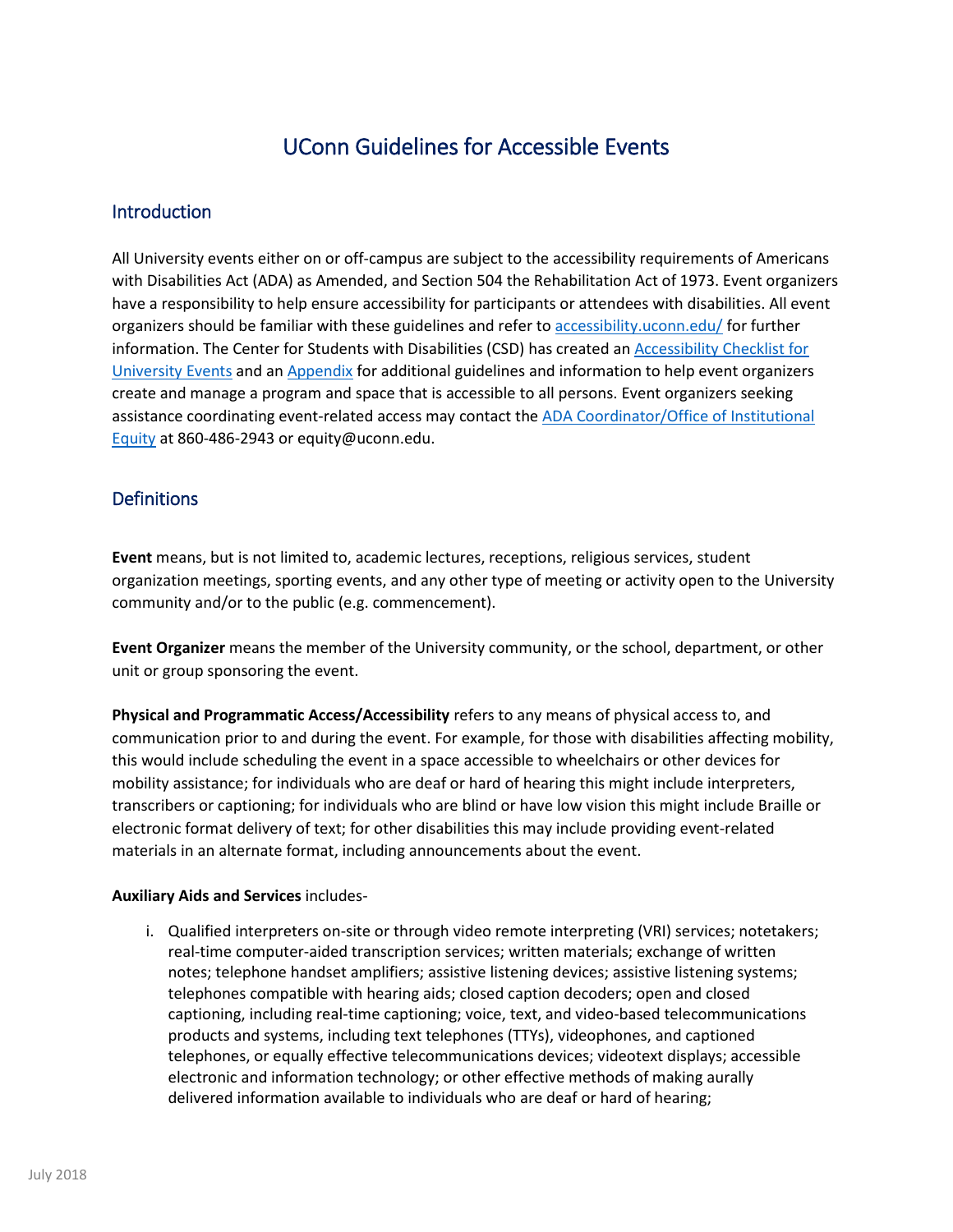- ii. Qualified readers; taped texts; audio recordings; Braille materials and displays; screen reader software; magnification software; optical readers; secondary auditory programs (SAP); large print materials; accessible electronic and information technology; or other effective methods of making visually delivered materials available to individuals who are blind or have low vision;
- iii. Note: In general, auxiliary aids and services, which are personal in nature, are not required to be provided. Examples include hearing aids, wheelchairs, and personal assistants.

# Requirements

# Responsibility

As an institution that is required to comply with the ADA and Section 504, University of Connecticut must make every effort to make all of its programs and activities accessible to those who wish to attend. To the extent readily achievable, this includes physical and programmatic access/accessibility as defined above, and as described further in th[e Accessibility Checklist for University Events](http://csd.uconn.edu/accessibility-checklist-for-events/) and associated [Appendix.](https://csd.uconn.edu/wp-content/uploads/sites/607/2015/01/ACCESSIBILITY-CHECKLIST-FOR-UNIVERSITY-EVENTS-Fall-2014-Appendix.pdf) Accomplishing this goal requires coordination across campus, as well as the participation of those seeking an accommodation. However, primary responsibility for accessibility rests with the event organizer. The organizer will make a good faith effort to accommodate all persons with disabilities

#### Scheduling Events

The University will make every effort to schedule all events open to the public in an accessible space. For events open only to students, faculty and/or staff (i.e. the University community), event organizers shall make every effort to schedule such events in accessible spaces. If for any reason a University community event is scheduled in a space that is not accessible, and the event organizer receives a request for an accommodation from an individual with a disability, the event organizer has the responsibility to find an alternate location that is accessible.

#### Publicizing Events

#### i. **Non-Discrimination Statement**

All University publications describing or inviting participation in UConn programs or activities must contain one of the non-discrimination statements set forth in th[e Non-Discrimination](http://policy.uconn.edu/2011/05/31/non-discrimination-policy-statements/)  [Policy Statements for Publications, including Accessibility Statements for University Events and](http://policy.uconn.edu/2011/05/31/non-discrimination-policy-statements/)  [Section 1557 Statements for Health Programs.](http://policy.uconn.edu/2011/05/31/non-discrimination-policy-statements/)

#### ii. **Event Accessibility Statement**

The event accessibility statement is required for all publications that describe or invite participation in a University-sponsored event or activity, whether the publication is dispersed via print or electronic means, published on the Internet, or advertised using social media. Event materials should include both the non-discrimination statement and the event accessibility statement.